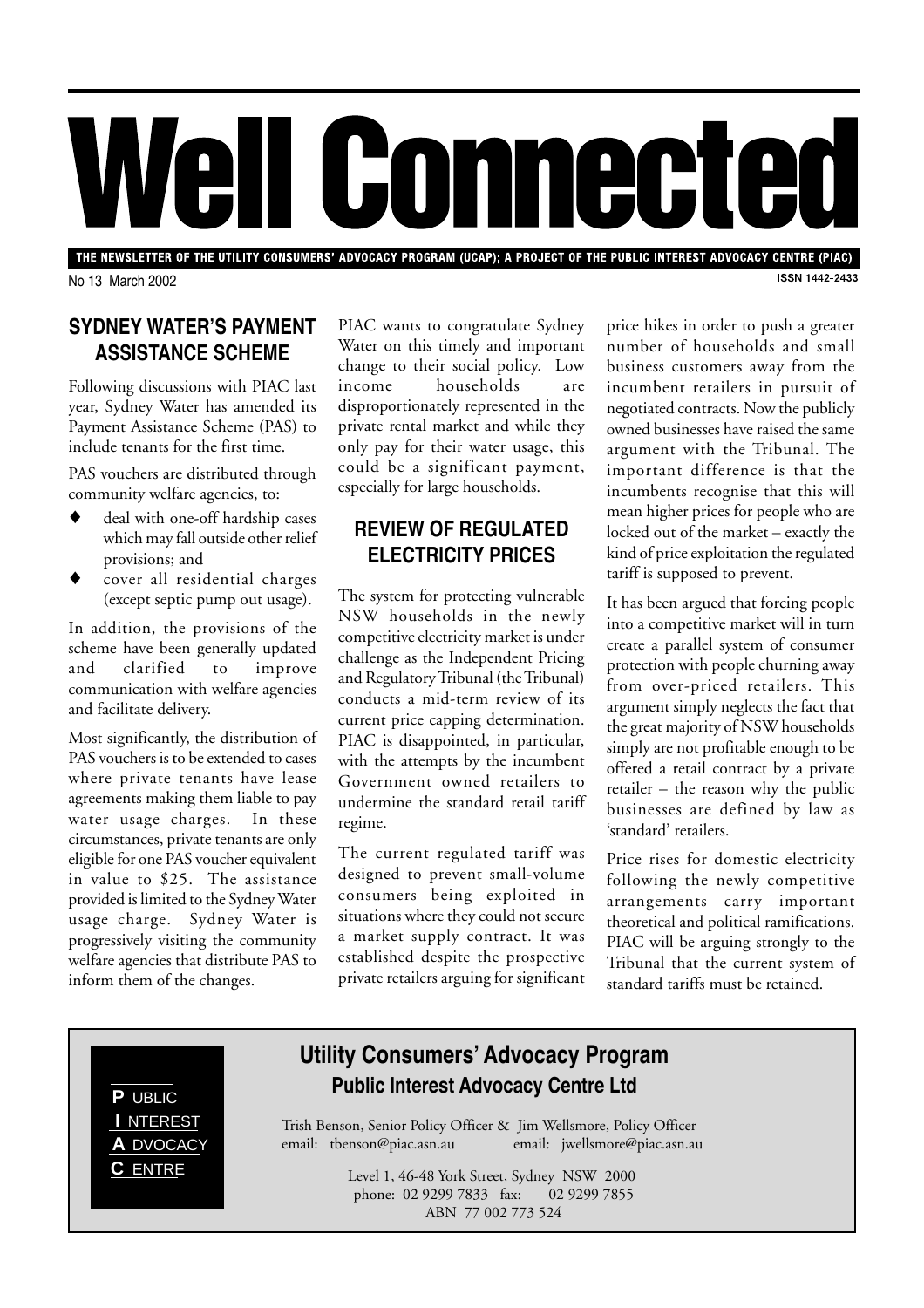In particular, EnergyAustralia in their submission to the Tribunal has suggested that bad debt needs to be a factor in setting regulated retail tariffs. PIAC believes that the level of bad debt will be the same as it was before the introduction of retail competition.

Integral Energy wants the Tribunal to allow them to fully recover the costs of payment processing. Integral are asserting that the different ways that customers pay their bills attract different costs and these should be passed through to customers so that they can change the way they pay their bills to a least cost option. Integral has provided confidential information to the Tribunal as to what these costs are.

Again, PIAC is concerned that other ways of paying bills that are less costly may not be available to many households, for example, low-income households.

The Tribunal has also been charged with examining other costs on the incumbent retailers, including the costs of performing the function as the retailer-of-last-resort (ROLR). PIAC has been waiting with interest for the businesses to submit their proposed costs and expects to argue that these should be tightly restricted in order that small-volume consumers not be disadvantaged when a private retailer is no longer able to provide energy.

# **UTILITIES LICENCE AUDITING ADVISORY COMMITTEE (ULAAC)**

In 2000, a legislative amendment transferred the monitoring and enforcement of utilities' licence conditions to the Tribunal. As well, the amendment allowed for continued community involvement in this process through a newly created Utilities Licence Auditing Advisory Committee. The amended legislation covers appointments to the ULAAC, its role and its procedures.

The legislation requires the Premier to

make appointments to the ULAAC following joint nominations from the Nature Conservation Council, PIAC, the Council of Social Service (NCOSS) and the Australian Consumer's Association (ACA) of:

- a panel of 3 people with expertise in, and extensive knowledge of, water conservation and associated environmental matters
- a panel of 3 people with expertise in, and extensive knowledge of, electricity distribution and retail supply and associated environmental matters
- a panel of 3 people with expertise in, and knowledge in consumer issues.

These organisations were requested in January 2001 to submit their nominations to the Premier's Department. PIAC held the view that it was not in a position to nominate people with the appropriate expertise to each of the three categories. One nomination was made for each of the second and third categories with endorsement given to the one nomination in the first category from the Nature Conservation Council and an NCOSS nomination for the third category. ACA did not put in nominations for any of the three categories.

The Premier's Department wrote again to all the organisations in June to clarify the legislative requirement and requesting the organisations to nominate collectively three people for each of the categories.

As this was becoming a very long process, PIAC elected to submit three nominations in the second category (Jim Wellsmore, UCAP Policy Officer, Bob Harper Chair, NorthPower's Customer Council and Brenda Bailey, member of UCAP's Reference Group representing Council on the Ageing) and two nominations in the third category (Trish Benson, UCAP Senior Policy Officer and Patricia Le Lievre, Member of Advance Energy's Rural

Advisory Committee and member of UCAP's Reference Group). NCOSS submitted their nomination again.

PIAC has continued to take the view that it is not an appropriate organisation to make nominations in the water conservation category. However, the NCC argued that the legislation gives the Premier too great a say as to who will represent the community in the licence compliance process. As a result, the NCC has remained firm in submitting only one nomination in the category of water conservation expertise. PIAC has agreed to endorse the NCC nomination in an attempt to expedite the process.

In late September, the Premier's Department advised all of the organisations that this second round of nominations also failed to comply with the requirements of the legislation. PIAC believes that it has made appropriate attempts to submit nominations that comply with the legislation and further has made a series of attempts to achieve a consensus amongst the community groups and resolve the impasse. These attempts have not been unsuccessful. Independent oversight of the licensing regimes for the electricity, gas and water industries which achieves transparency is extremely important to PIAC. It is regrettable that the NCC is unable to submit nominations which would comply with the legislation and allow the ULAAC to be established.

# **GAS PRICING ORDERS**

The Minister for Energy, the Hon Kim Yeadon announced in his second reading speech to the gas Supply Amendment (Retail Competition) Bill in April late year that the Government was going to review the process for making a gas pricing order. Previously the Tribunal has worked with all the incumbent gas suppliers, including AGL on the development of voluntary pricing principles. These permit appeals from an order made by the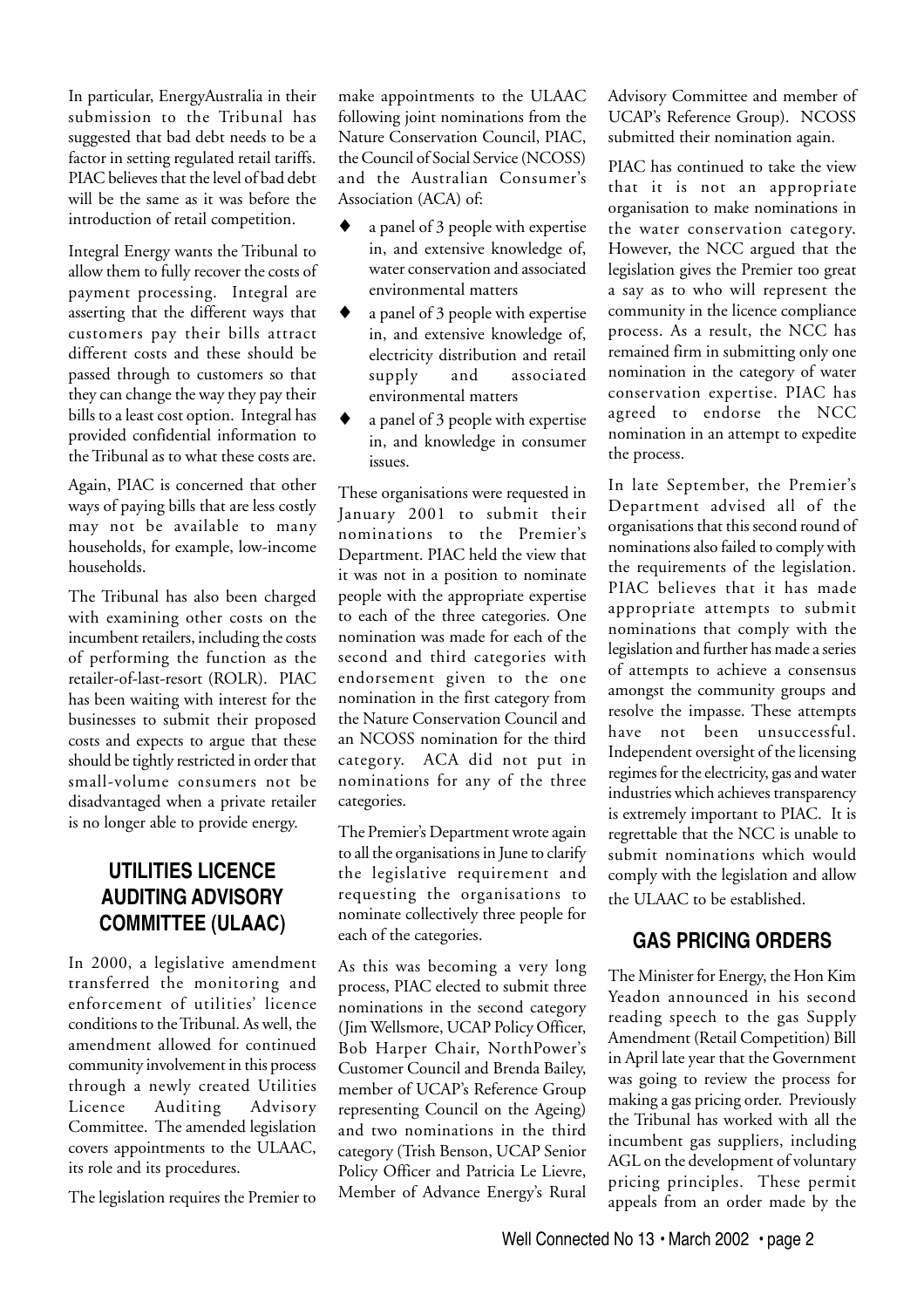Tribunal to a Review Panel, appointed by the Minister. The electricity industry can only ask for a review of a Tribunal Determination on the basis of legality in the NSW Supreme Court.

In January 2002, the Ministry of Energy and Utilities released a Consultation Paper, *Process for making gas pricing orders*. PIAC responded to the Consultation Paper and made the following points in our submission:

- gas pricing orders should only be subject to a judicial review rather than on merit, the same as for electricity;
- allowing a review of a gas pricing order on any grounds other than a judicial review calls into question the Tribunal's independence, integrity and expertise;
- recourse to an appeals process should only be allowed in exceptional circumstances;
- if the Government accepts that a review of a gas pricing order should only be undertaken by the NSW Supreme Court, there is no need for a separate review panel, appointed by the Minister;
- there is an issue as to whether the Minister should consult with interested parties on the appointment of members of the review panel. PIAC's view is that the panel needs to be independent and therefore the Minister should not consult on the panel's membership.

It was PIAC's understanding that the Government were proposing to impose gas pricing orders on the incumbent suppliers because they believe that the voluntary pricing principles did not provide an adequate safety net for NSW gas customers. This is a position that PIAC has supported.

There is now a proposal to retain the voluntary pricing principles which means that the Tribunal can still impose an interim gas pricing order if there is evidence that the voluntary pricing principles are not working. While PIAC supported this position, the Ministry of Energy and Utilities has undertaken to inform the Minister of our views on this issue as well as consulting PIAC if there are any changes to the voluntary pricing principles, including miscellaneous charges.

#### **AGL TO TRIAL PAY AS YOU GO METERS**

AGL is trialling 'pay as you go' electricity meters in South Australia. These meters are being rolled out successfully in Tasmania by Aurora Energy and almost 10 percent of their residential customers have now opted for this payment option.

The meters are operated by a smart card using pre-paid credit of any amount between \$5 and \$100. The prepayment devices that accept the smart card are attached to an existing electricity meter. A display screen on the device shows how much credit is remaining and the cost of running household power. Pensioner and other concessions can easily be catered for.

The AGL trial is to be conducted over three months from mid March 2002 and it is expected that the trial will be completed by 30 June this year. The trial is open to residential consumers in Marion, a suburb of Adelaide. In this trial, customers can reload their smart card at a nearby AGL Energy Shop and a local 24 hour BP service station. The data from the smart card is downloaded from these agencies to the AGL office.

There appear to some benefits for customers using a pay as you go meter. The benefits as documented by Aurora Energy include:

- it is easier for customers to budget for energy
- on a daily or hourly basis, the customer can see how much energy is used
- $\blacklozenge$  the customer can also monitor the cost of energy
- the customer can determine the relative running costs for appliances
- there are no more paper bills for energy.

PIAC has developed a policy of conditional support for pay as you go meters because for some consumers they may provide another payment option. Against these conditions we would like to test the information we have about the AGL trial.

1. Customers with pre-paid meters should not pay higher tariffs than customers who do not have pre-paid meters.

The pricing information that is available from AGL's website for South Australia and information provided by AGL about the trial indicates that the tariffs for pre-paid meters are the same tariffs for customers without pre-paid meters and are the same for the peak and off-peak cents per kilowatt hour.

However, the tariffs for peak supply and the off peak supply cents per day are higher – arguably only \$2.75 per day as a combined charge. While this may not make much difference to individual households in the trail, if there is a wholesale roll-out of this technology, it could make quite a difference to AGL's revenue stream.

There is an argument that there are considerable benefits for electricity businesses in using this type of technology including up-front payment and the fact that they do not have to issue bills. Such benefits should be reflected in the tariffs charged.

While PIAC acknowledges that there are additional costs such as the cost of the meters and customer transaction charges, the question remains whether the benefits accrued are in excess of the costs – especially when these may not be additional costs but costs that replace existing costs and reflected in existing tariffs.